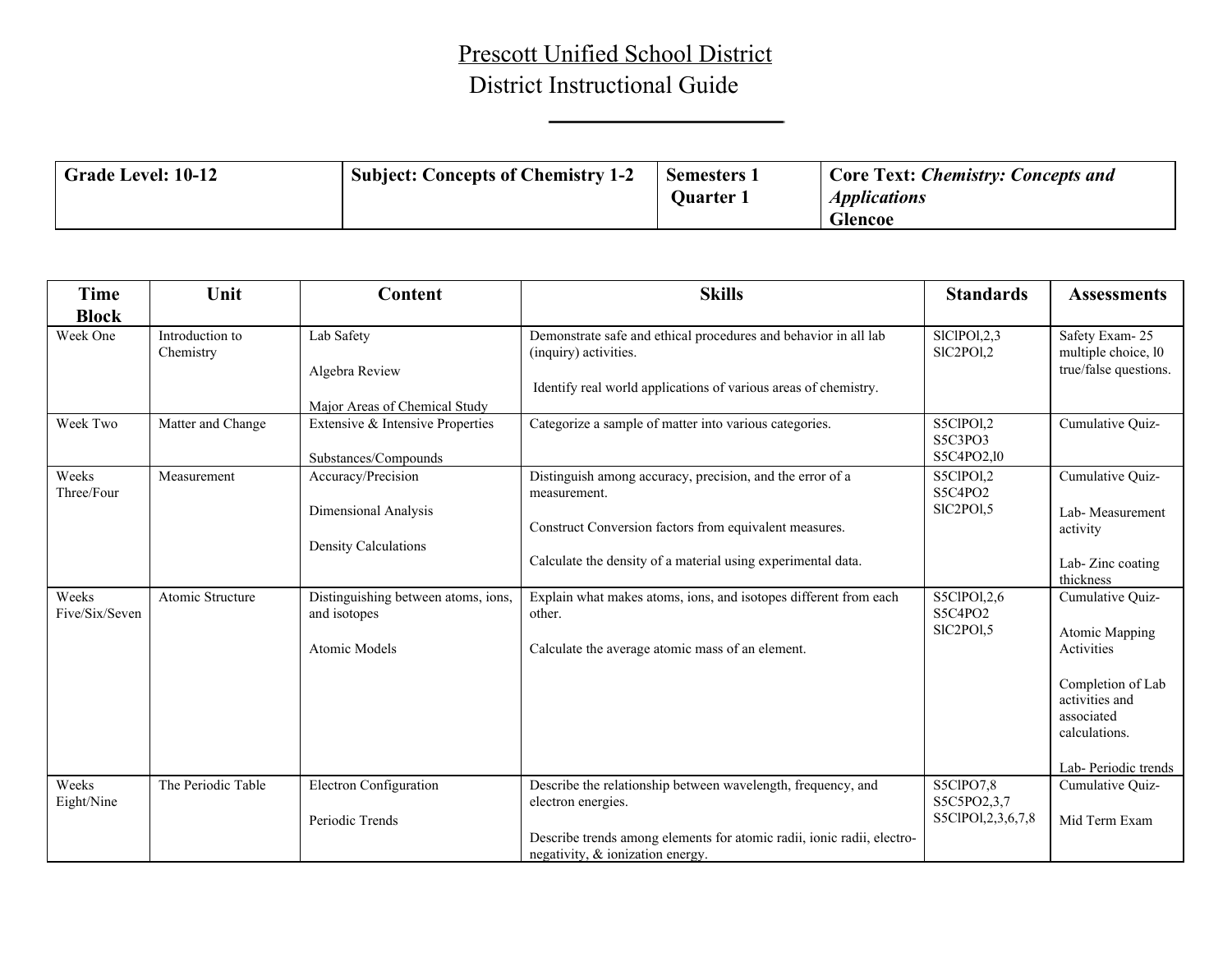| Grade Level: 10-12 | <b>Subject: Concepts of Chemistry 1-2</b> | Semesters 1<br><b>Ouarter 2</b> | <b>Core Text: Chemistry: Concepts and</b><br><i><b>Applications</b></i> |
|--------------------|-------------------------------------------|---------------------------------|-------------------------------------------------------------------------|
|                    |                                           |                                 | <b>Glencoe</b>                                                          |

| <b>Time Block</b>           | Unit                          | <b>Content</b>            | <b>Skills</b>                                                                                                 | <b>Standards</b>                     | <b>Assessments</b>                             |
|-----------------------------|-------------------------------|---------------------------|---------------------------------------------------------------------------------------------------------------|--------------------------------------|------------------------------------------------|
| Week One/Two                | Thermochemistry               | Calorimetry               | Explain how energy, heat, and work are related                                                                | S5C3POI, 2, 3, 4<br>S5C4PO8,I0       | Cumulative Quiz-                               |
|                             |                               |                           | Complete Calorimetric Calculations                                                                            |                                      | Food Calorimetry<br>Lab Report Sheet           |
|                             |                               |                           |                                                                                                               |                                      | Lab-Specific heat of<br>metal                  |
| Week<br>Three/Four/Five/Six | Ionic and Metallic<br>Bonding | Ionic Bonds               | Describe how cations and anions form                                                                          | S5CIPOI, 2, 3, 5, 6, 8<br>S5C4PO4,I3 | Lab Report Sheet-<br>Specific heat of          |
|                             | Inorganic<br>Nomenclature     | Bonding in Metals         | Explain how the octet rule applies to atoms of metallic and<br>nonmetallic elements                           |                                      | unknown metal<br>Cumulative Quiz-<br>Pop Quiz- |
|                             |                               |                           | Describe 3 properties of ionic compounds                                                                      |                                      | polyatomic ions                                |
|                             |                               |                           | Discuss uses and applications of alloys                                                                       |                                      |                                                |
|                             |                               |                           | Apply a naming flow chart to various chemical compounds                                                       |                                      |                                                |
| Week<br>Seven/Eight/Nine    | <b>Covalent Bonding</b>       | Molecular compounds       | Describe how electrons are shared to form covalent bonds                                                      | S5CIPOI, 2, 3, 5, 6, 8<br>S5C4PO4,I3 | Quiz-Polyatomic<br>Naming                      |
|                             |                               | <b>Covalent Bonding</b>   | Describe and apply VSPER Theory to predicting the shapes and<br>bond angles of molecular compounds            |                                      | Lab Report Sheet-                              |
|                             |                               | <b>VSPER Theory</b>       |                                                                                                               |                                      | <b>VSPER Theory</b>                            |
|                             |                               | Polar Bonds and Molecules | Evaluate the strength of intermolecular attractions compared to<br>the strength of intramolecular attractions |                                      | Lab Report-<br>Inorganic<br>Nomenclature       |
|                             |                               |                           |                                                                                                               |                                      | Lab Practical Exam-<br>Molecular               |
|                             |                               |                           |                                                                                                               |                                      | Geometry and<br>Inorganic<br>Nomenclature      |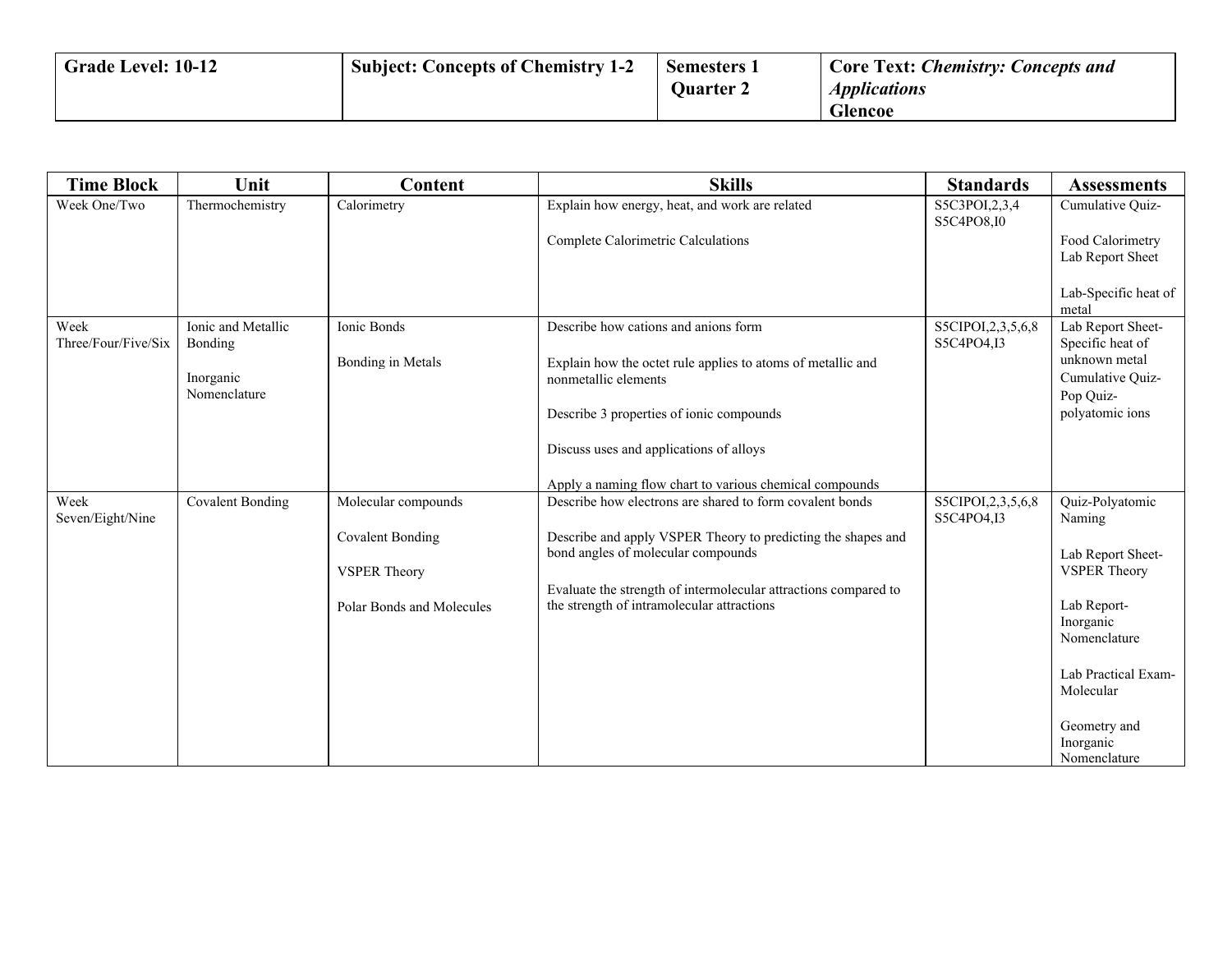| Grade Level: 10-12 | <b>Subject: Concepts of Chemistry 1-2</b> | <b>Semesters 2</b> | <b>Core Text: Chemistry: Concepts and</b> |
|--------------------|-------------------------------------------|--------------------|-------------------------------------------|
|                    |                                           | <b>Ouarter 3</b>   | <i><b>Applications</b></i>                |
|                    |                                           |                    | <b>Glencoe</b>                            |

| <b>Time Block</b>     | Unit                       | Content                                                    | <b>Skills</b>                                                                                                                 | <b>Standards</b>                             | <b>Assessments</b>                                      |
|-----------------------|----------------------------|------------------------------------------------------------|-------------------------------------------------------------------------------------------------------------------------------|----------------------------------------------|---------------------------------------------------------|
| Week<br>One/Two/Three | <b>Chemical Quantities</b> | Mole-Mass Relationships                                    | Calculate and convert molar quantities to masses, representative<br>particles, and volumes of gas at STP conditions           | S5C4PO3,5,6                                  | Cumulative Quiz-                                        |
|                       |                            | Mole-Volume Relationships                                  | Interpret and calculate empirical and molecular formulas                                                                      |                                              | Lab Report Sheet-%<br>water in an                       |
|                       |                            | Percent Composition and<br><b>Chemical Formulas</b>        |                                                                                                                               |                                              | unknown hydrate                                         |
| Week Four/Five/Six    | <b>Chemical Reactions</b>  | Describing Chemical Reactions                              | Describe 5 general types of chemical reactions                                                                                | S5C3PO3<br>S5C4POI,3,9                       | Cumulative Quiz-                                        |
|                       |                            | Types of Chemical Reactions                                | Balance coefficients in a chemical reaction                                                                                   |                                              | Lab Report Sheet-<br>Determining the                    |
|                       |                            | <b>Predicting Reaction Products</b>                        | Predict the products of a chemical reaction                                                                                   |                                              | Empirical Formula<br>of a Compound                      |
|                       |                            |                                                            |                                                                                                                               |                                              | Lab Report Sheet-<br>Double<br>Replacement<br>Reactions |
| Week Seven/Eight      | Stoichiometry              | Quantitative Relationships in<br><b>Chemical Reactions</b> | Construct mole ratios from balanced chemical equations and<br>apply these ratios to stoichiometric calculations               | S5CIPOI,2<br>S5C3POI, 2, 3, 4<br>S5C4POI,3,9 | Cumulative Quiz-<br>Lab Report Sheet-                   |
|                       |                            | <b>Stoichiometric Calculations</b>                         | Identify and use limiting reactants to calculate the maximum<br>amount of products produced and the amount of excess reactant |                                              | Moles, Mass and<br>Stoichiometry                        |
|                       |                            | Limiting Reactant and Percent<br>Yield                     | in a specific reaction                                                                                                        |                                              | Lab Report Sheet-                                       |
|                       |                            |                                                            | Calculate the theoretical yield and apply to determine the percent<br>yield of specific chemical reactions                    |                                              | <b>Limiting Reactants</b><br>and Percent Yield          |
| Week Nine             | <b>States of Matter</b>    | Gases                                                      | Describe the assumptions of the kinetic theory as it applies to<br>gases                                                      | S5C3PO7<br>S5C5POI                           | Cumulative Quiz-                                        |
|                       |                            | Liquids                                                    |                                                                                                                               | S5C4POII                                     | Mid Term Exam                                           |
|                       |                            |                                                            | Identify the factors that determine the shape of a crystal                                                                    |                                              |                                                         |
|                       |                            | Solids                                                     | Identify the conditions for various phase changes using phase                                                                 |                                              |                                                         |
|                       |                            | Changes of State                                           | diagram charts                                                                                                                |                                              |                                                         |